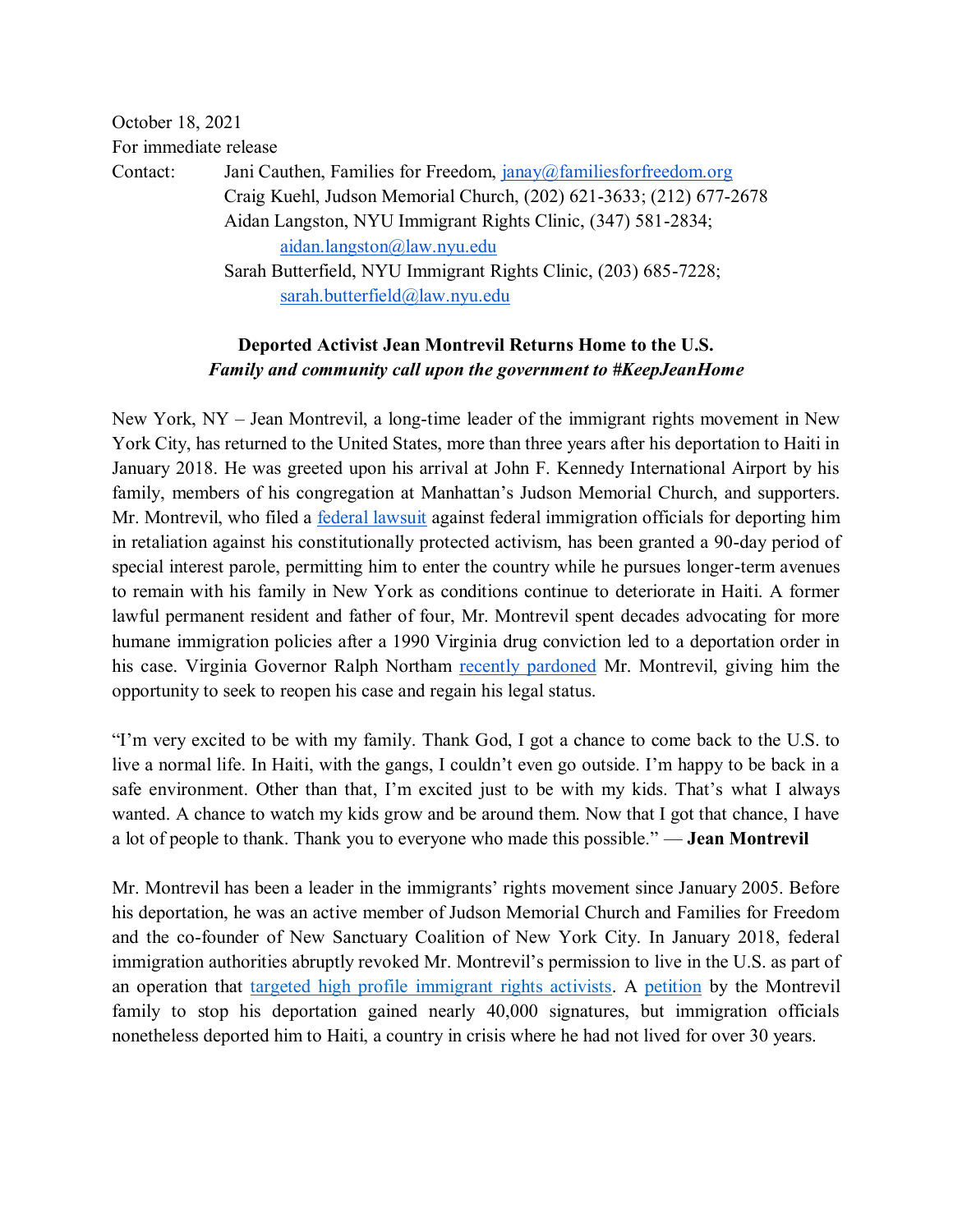"Thank you to everyone who didn't give up on my dad or my family, this has been a long treacherous fight. We know it's not over but the work has not been left unnoticed. We have had many victories, that only led us to the biggest one of them all. And if we made it this far I know we can reach our end goal. The fight doesn't stop and we are ready." — **Janiah Heard**, Mr. Montrevil's daughter

"It's like a dream come true. I grew up without my dad. I never wanted my children to endure the pain of not having both of their parents within reach. Words can't really describe how happy I am that Jean is receiving a second chance at life in America with his children. Thank you. Thank you." — **Jani Cauthen**, Mr. Montrevil's ex-wife and the mother of his children

Mr. Montrevil came to the United States from Haiti as a lawful permanent resident more than 30 years ago, at age 17. ICE first detained him for deportation in 2005, on the basis of decades-old criminal convictions he had received as a young man. Since Mr. Montrevil's deportation in 2018, family members, alongside Mr. Montrevil's congregation at Judson Memorial Church, launched a campaign to **Bring Jean Home**. This included efforts to advocate for a pardon from Virginia Governor Ralph Northam, which was granted earlier this summer. He and his campaign supporters are now asking the government to join his immigration case, so that he can seek relief from deportation, regain his status as a permanent U.S. resident, and apply for naturalization as a U.S. citizen.

"As moderator of Judson Church, I know that Jean is one of us. The congregation has been incomplete without him, so we rallied, marched, and prayed toward this glorious day. We thank all the people and powers for bringing our brother home where he belongs. Praise God." — **Keen Berger**, Moderator, Judson Memorial Church

"Tears in my eyes. Tears of gratitude that my country finally came to its senses and that Jean can be restored to his church and his family and children." — **Rev. Donna Schaper**

Mr. Montrevil's return home from Haiti comes amid a deepening crisis in the country. The assassination of the Haitian president this July resulted in a power vacuum and sparked widespread violence. Then, in August, a 7.2 magnitude earthquake killed over 2,000 people and destroyed over 137,000 homes, compounding the already severe instability, growing violence, and kidnappings. With thousands of Haitian immigrants seeking safe haven on the U.S. border in recent weeks, the situation in Haiti remains dire. Mass expulsions and [abuse of Haitians at the border](https://www.nytimes.com/2021/09/21/us/politics/haitians-border-patrol-photos.html) have led to increasing scrutiny of anti-Haitian and anti-Black immigration policies. The Haitian government, leaders in the immigrants' rights movement, and human rights organizations have made clear that Haiti is not able to receive deportees, and they continue to plead with the U.S. government to halt deportations to a country in crisis.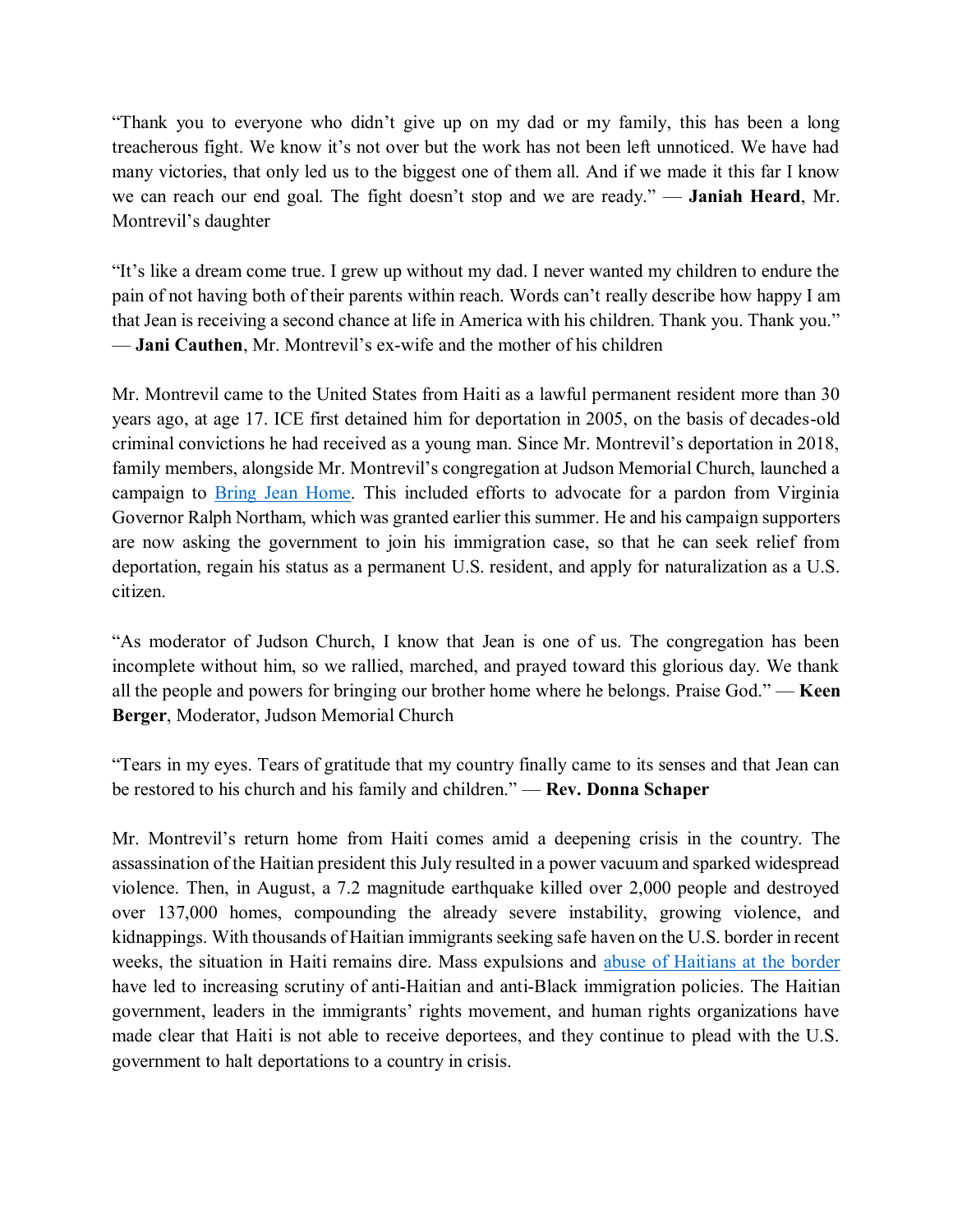"The injustices that Jean and his family have had to face are reprehensible and it is long past time that DHS corrected them. The fight to bring Jean home has been very long. We are all beyond happy that he can finally be home with his family, friends, and community." — **Fanta Fofana**, Senior Organizer, Families for Freedom

Mr. Montrevil's return also comes amid a growing recognition of the need to protect the First Amendment rights of immigrant rights activists. Numerous organizations and elected officials condemned the targeting of Mr. Montrevil in 2018. The Democratic Party condemned retaliation in immigration enforcement as part of its 2020 platform, and Department of Homeland Security Secretary Alejandro Mayorkas stated in [his most recent guidance](https://www.ice.gov/doclib/news/guidelines-civilimmigrationlaw.pdf) for immigration enforcement that "[a] noncitizen's exercise of their First Amendment rights also should never be a factor in deciding to take enforcement action." The New York University (NYU) School of Law Immigrant Rights Clinic has documented more than [1000 instances of retaliation](https://www.immigrantrightsvoices.org/#/) against immigrant rights activists in recent years.

"Jean's advocacy for immigrant rights inspired a movement. When he was deported, that movement continued, and fought for his return. No one should be deported for speaking out about the cruelty of the immigration system. We celebrate the return of Jean Montrevil as a first step towards righting these wrongs." — **Alina Das**, Co-Director of the NYU Immigrant Rights Clinic, and one of Mr. Montrevil's attorneys.

Mr. Montrevil is represented by the NYU Immigrant Rights Clinic and WilmerHale. His return has the support of numerous immigrant rights organizations (including [Just Futures Law](https://justfutureslaw.org/wp-content/uploads/2021/02/FINAL-Top-Biden-Admin-Demands-on-Retaliation-related-to-PD.pdf) and th[e](https://immigrantjustice.org/sites/default/files/uploaded-files/no-content-type/2021-04/Chance-to-Come-Home_Executive-Summary_NIJC-April2021.pdf) [National Immigrant Justice Center](https://immigrantjustice.org/sites/default/files/uploaded-files/no-content-type/2021-04/Chance-to-Come-Home_Executive-Summary_NIJC-April2021.pdf) which issued statements and reports this year in support of his return), members of the clergy, and elected officials, including Mr. Montrevil's representatives in Congress, Representative Gregory Meeks and Senators Chuck Schumer and Kirsten Gillibrand. Earlier this year, Congressmembers Meeks, Nadler, Velázquez, Higgins, Clarke, Rice, Ocasio-Cortez, Bowman, and Torres wrote to DHS Secretary Mayorkas seeking Mr. Montrevil's return.

Members of Jean's family, defense community, and community will gather at Judson Memorial Church on Sunday, October 24 at 11:00 a.m. for a celebration of Jean's return home to his beloved family and community. For more information on Jean's case and his efforts to pursue relief, visi[t](https://www.bringjeanhome.org/) [https://www.bringjeanhome.org/.](https://www.bringjeanhome.org/)

## \*\*\*

## *Additional quotes:*

"Jean, his family, friends and team have been fighting restlessly for years on his case. He belongs with his beautiful children. Status should not be a means for the separation of families. I look